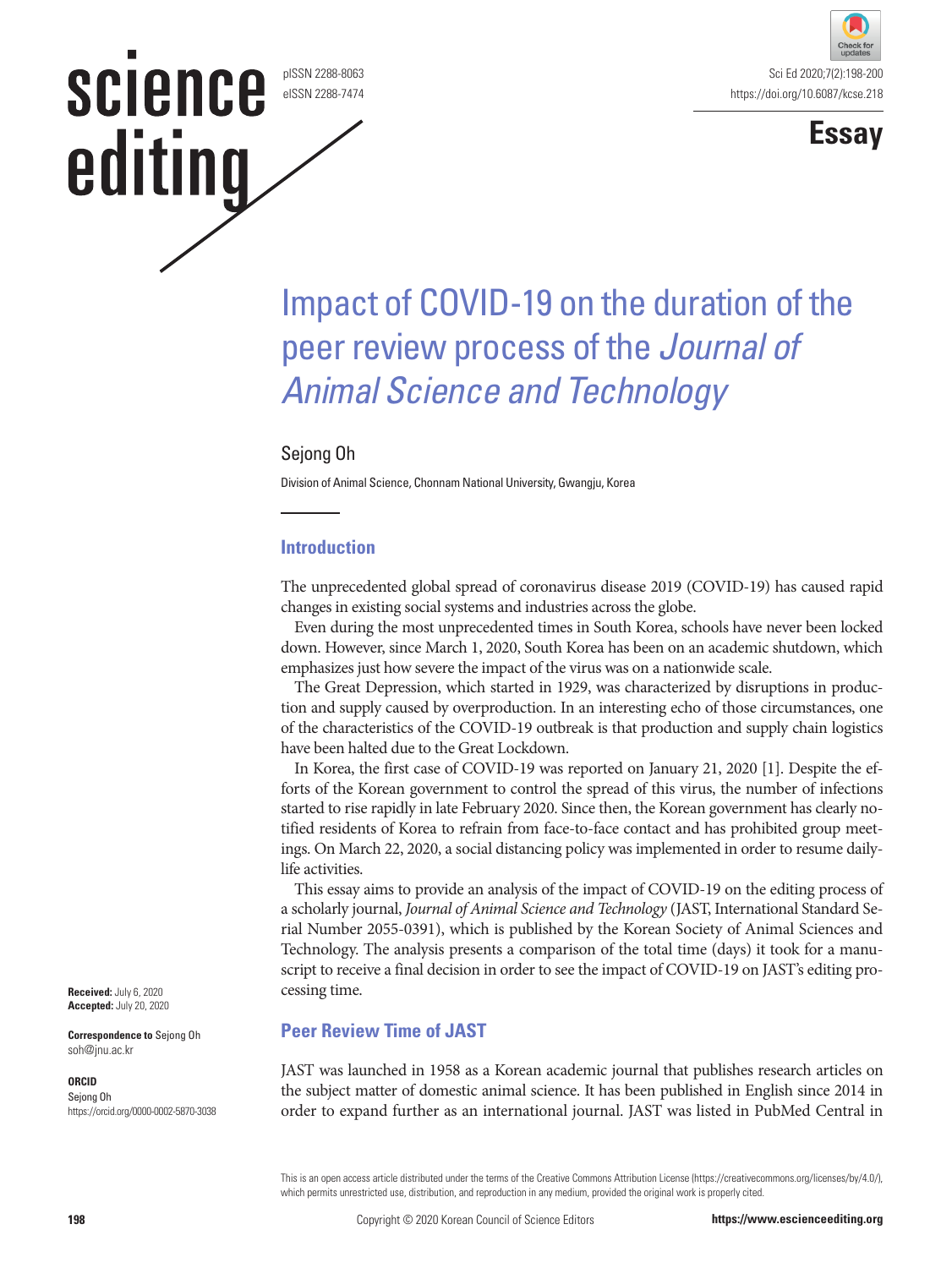

Given the total number of studies published in JAST, it would be premature to directly compare the number of papers published before and after COVID-19. Since JAST was listed in SCIE in October 2019, the number of papers received by Korean authors has increased significantly. Therefore, it would be appropriate to compare the average processing time (APT) for an effective decision to be made on a submitted manuscript. The APT is defined as the average total time it takes for a manuscript to receive a decision from the day it is submitted.

Many of the submitted manuscripts are reviewed by Korean reviewers; therefore, the APT may be affected by aspects of the social situation specific to Korea. For instance, the APT in July and August 2019 was relatively high because there are many conferences, vacations, and personal trips in the summer months in Korea (Fig. 1).

Starting in February 2020, the APT was shorter than average, even during the spread of COVID-19, except for the month of April (Fig. 1). This is because of the social changes caused by COVID-19. In South Korea, the spring semester (also known as the first semester) usually starts around the beginning of March. Due to COVID-19, school opening was postponed 5 times during March and April. On April 9, universities started online classes, and schools (elementary, middle, and high school) slowly followed. Starting in March, the total shutdown of entire social and school systems was mostly dedicated to the preparation of video lectures and logistical operations. Professors had little time to prepare video lectures, office hours, and other changes needed to respond to students' needs. Therefore, due to the changes in the social and educational system that the reviewers had to adapt to, the APT for the manuscripts submitted in April was noticeably



**Fig. 1.** Average processing time for manuscripts submitted to the *Journal of Animal Science and Technology*. The average processing time was defined as the average amount of days it took for a manuscript to receive a final decision.

longer than for those submitted in other months.

However, since May 2020, the APT has stably decreased. It is believed that the APT will continue to become shorter, as time spent at home will increase in the future (Fig. 1).

science editing

The Great Lockdown has influenced research at laboratories. Generally, publishing an article requires first collecting data, and then writing, submitting, reviewing, and publishing the manuscript. The lack of new research, due to the lockdown of many laboratories, may impact the ability to collect new data, which then impacts the writing process and subsequent steps of the publishing process. In the early stages of COVID-19, the impact of the shutdown has not led to immediate consequences for academic publishing, since researchers have been able to write and review articles using previously collected data. However, COVID-19 will affect every step of the publishing process in the near future.

Most international journals and publishers have already adopted open access and have completely transitioned to digital and virtual spaces. Therefore, the editorial team has not experienced any difficulties with handling manuscripts. In the future, articles may be reviewed by artificial intelligence or machine learning applications that will grade and numerically value the accuracy and implementation possibilities of each article [2]. Extensive preparatory measures are needed for the development of journals in the post-COVID-19 era.

### **Conclusion**

There was a notable fluctuation in the interval from submission to the final decision since COVID-19 was first reported in South Korea in January 2020. The APT decreased, increased, and decreased again (Fig. 1). This phenomenon may be explained by changes in the educational environment of the universities with which reviewers are affiliated. The rapid change to remote classes starting in March, the start of the first semester in Korea, may have affected professors' review time of manuscripts. Because this study analyzed the APT of a single journal, it would be difficult to assume that the impact of COVID-19 has been the same for other journals. More data should be collected and analyzed to determine whether this has been a general phenomenon.

#### **Conflict of Interest**

No potential conflict of interest relevant to this article was reported.

#### **References**

1. Huh S. How to train health personnel to protect themselves